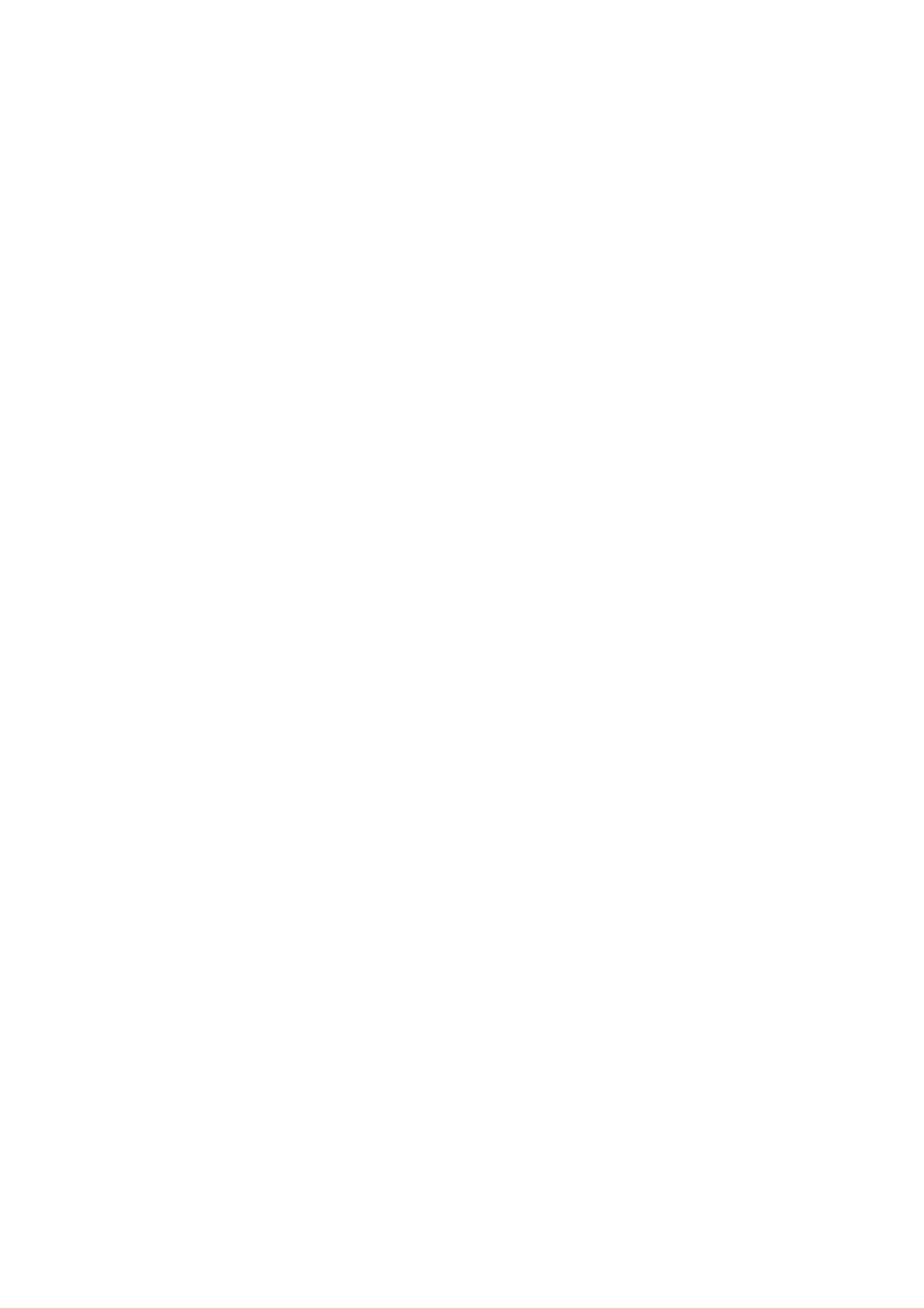# **1-VINYL-2-PYRROLIDONE**

CAS No: 88-12-0

## EINECS No: 201-800-4

## **SUMMARY RISK ASSESSMENT REPORT**

*Final report, 2003*

United Kingdom

This document has been prepared by the UK rapporteur on behalf of the European Union. The scientific work on the environmental part was prepared by the Building Research Establishment Ltd (BRE), under contract to the rapporteur.

| Contact (human health): | Health & Safety Executive                                     |  |  |
|-------------------------|---------------------------------------------------------------|--|--|
|                         | Industrial Chemicals Unit<br>Magdalen House, Stanley Precinct |  |  |
|                         |                                                               |  |  |
|                         | Bootle, Merseyside L20 3QZ                                    |  |  |
|                         | e-mail: $ukesrhh@hse.gsi.gov.uk$                              |  |  |
|                         | Tel: $+44$ 151 951 3086                                       |  |  |
|                         | Fax: $+44$ 151 951 3308                                       |  |  |
| Contact (environment)   | <b>Environment Agency</b>                                     |  |  |
|                         | <b>Chemicals Assessment Section</b>                           |  |  |
|                         | Ecotoxicology and Hazardous Substances National Centre        |  |  |
|                         | Isis House, Howbery Park                                      |  |  |
|                         | Wallingford, Oxfordshire, OX10 8BD                            |  |  |
|                         | Fax: $+44$ (0)1491 828 559                                    |  |  |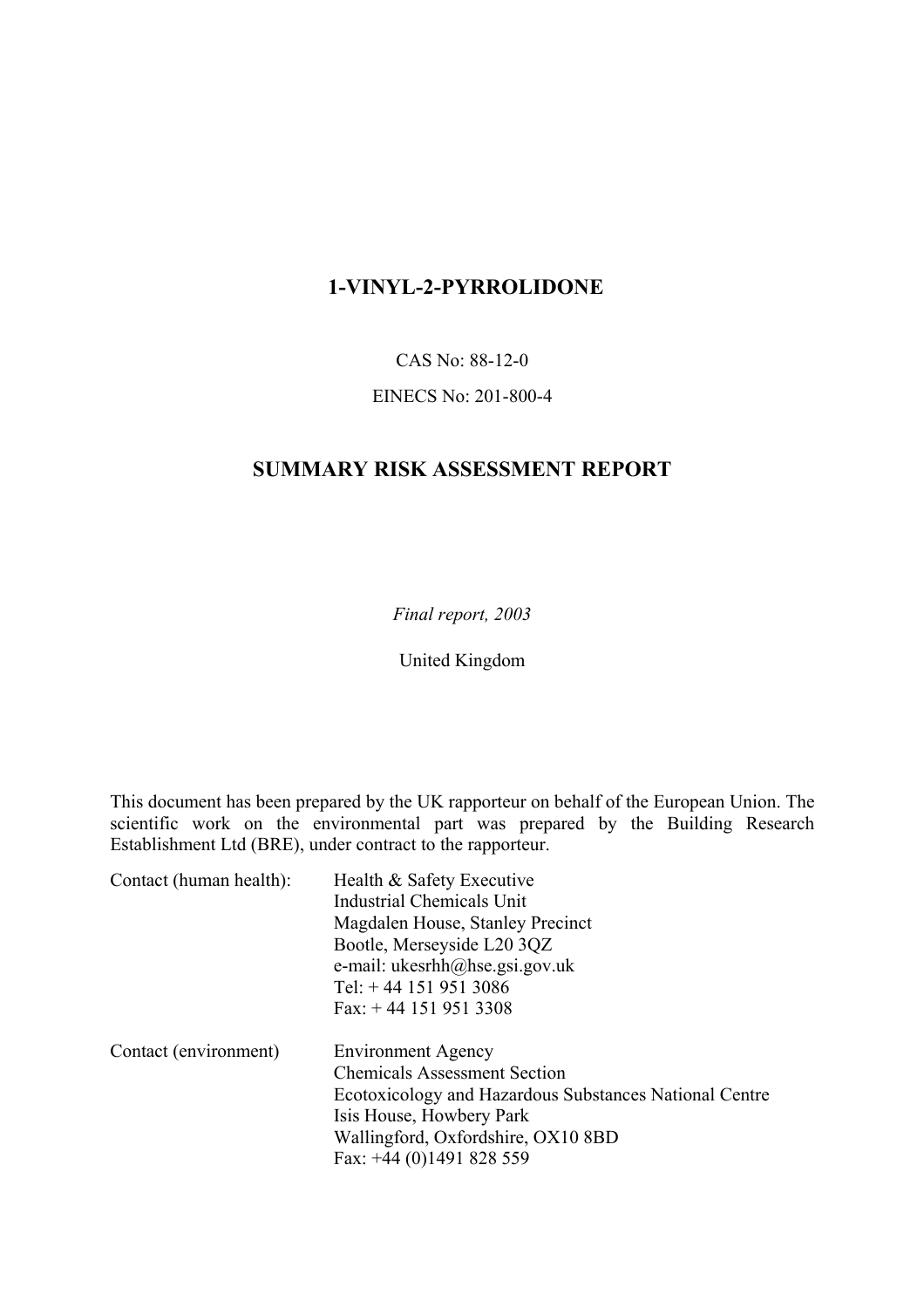| Date of Last Literature Search:                            | 1997 |
|------------------------------------------------------------|------|
| <b>Review of report by MS Technical Experts finalised:</b> | 2001 |
| <b>Final report:</b>                                       | 2003 |

**© European Communities, 2003**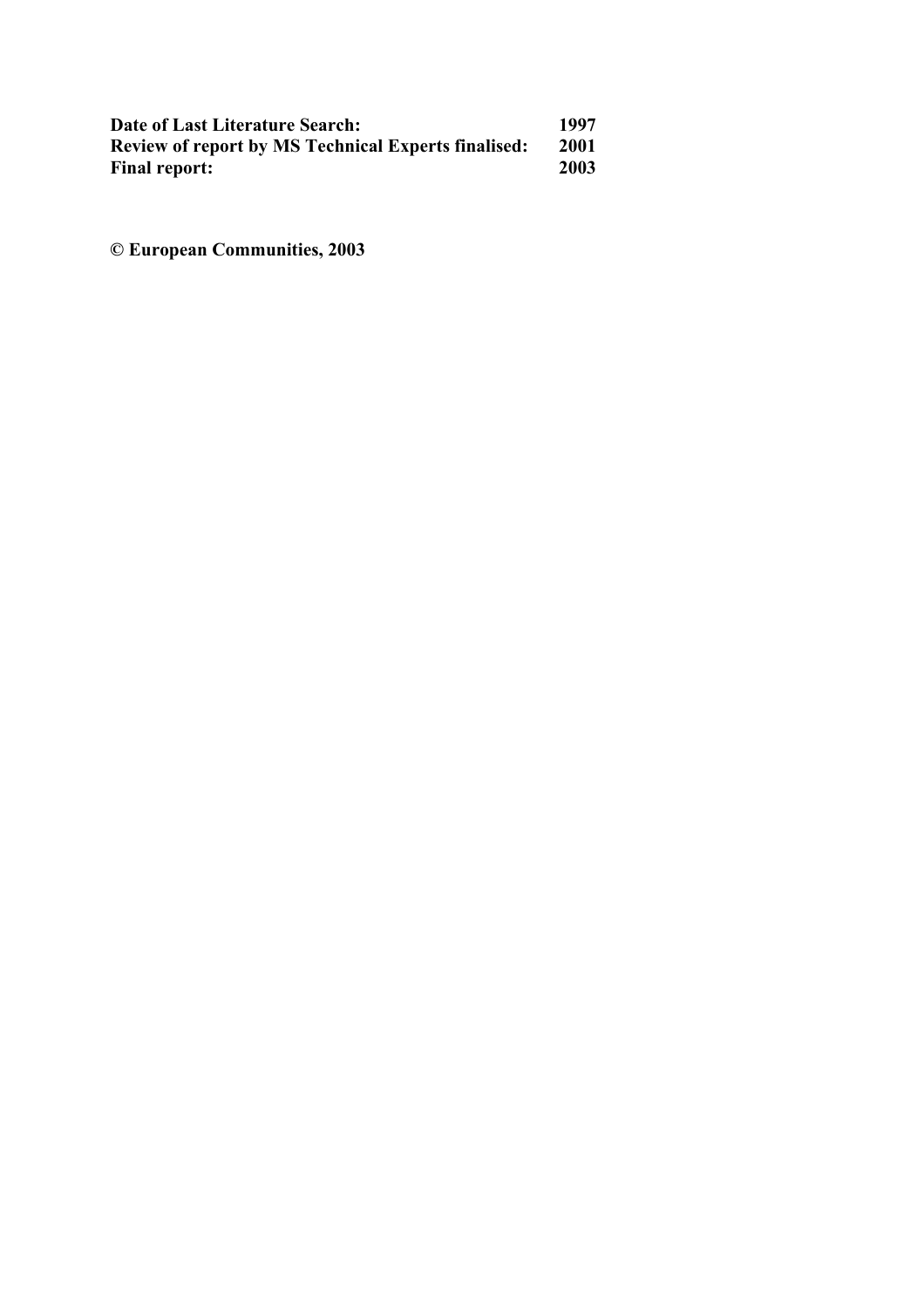## **PREFACE**

This report provides a summary, with conclusions, of the risk assessment report of the substance 1-vinyl-2-pyrrolidone that has been prepared by the United Kingdom in the context of Council Regulation (EEC) No. 793/93 on the evaluation and control of existing substances.

For detailed information on the risk assessment principles and procedures followed, the underlying data and the literature references the reader is referred to the comprehensive Final Risk Assessment Report (Final RAR) that can be obtained from the European Chemicals Bureau<sup>1</sup>. The Final RAR should be used for citation purposes rather than this present Summary Report.

 $\overline{a}$ 

<span id="page-4-0"></span> $1$  European Chemicals Bureau – Existing Chemicals – http://ecb.jrc.it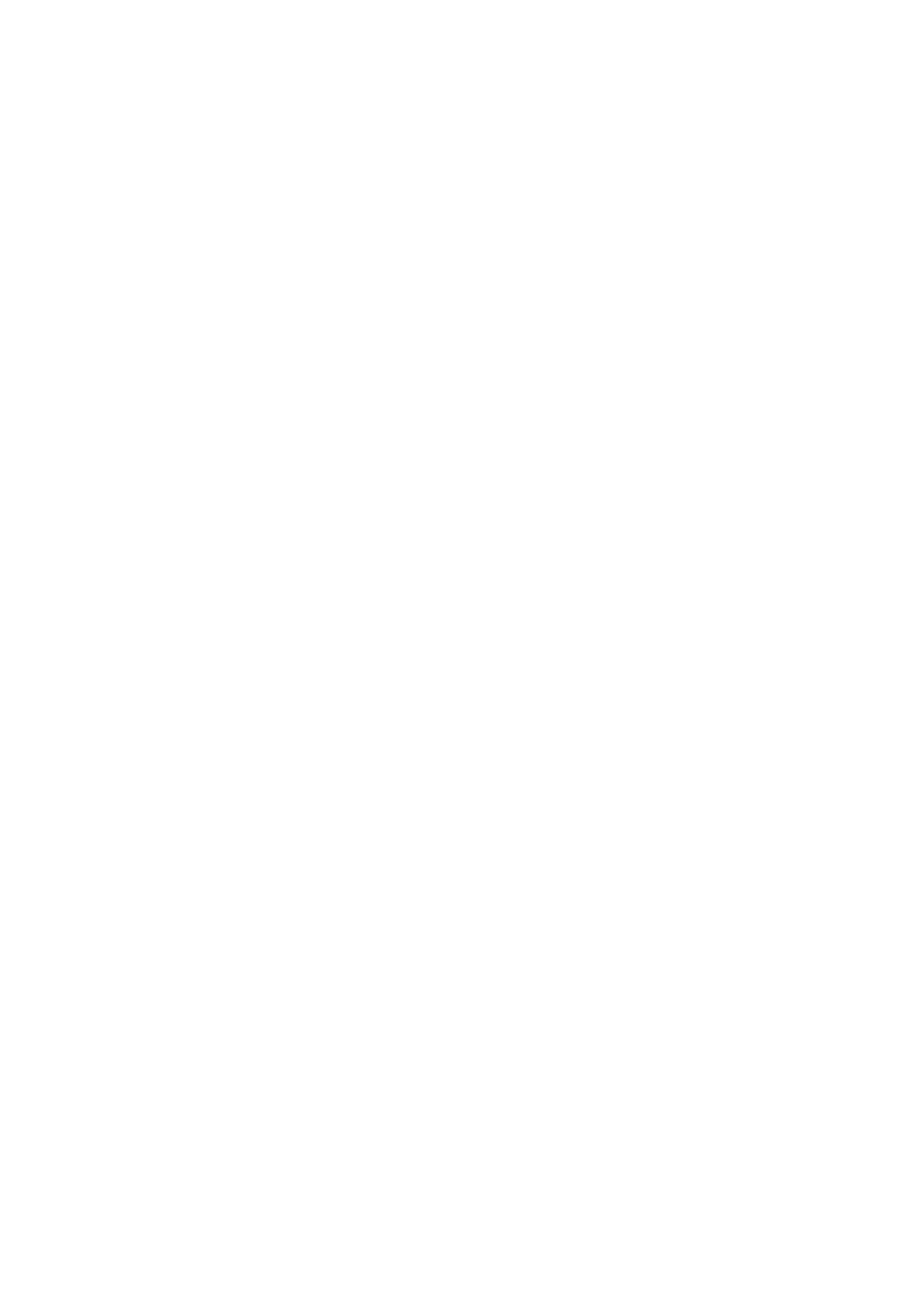# **CONTENTS**

|              |  |       | 3              |
|--------------|--|-------|----------------|
|              |  |       | $\overline{3}$ |
|              |  |       | $\overline{3}$ |
|              |  |       | $\overline{3}$ |
| $\mathbf{2}$ |  |       | $\overline{4}$ |
| 3            |  |       | 5              |
|              |  |       | 5              |
|              |  |       | 5              |
|              |  |       | 6              |
|              |  |       | 8              |
|              |  |       | 8              |
|              |  |       | 8              |
|              |  |       | 9              |
|              |  |       | 10             |
|              |  |       | 11             |
| 5            |  |       | 12             |
|              |  |       | 12             |
|              |  |       | 12             |
|              |  | 5.2.1 | 12             |
|              |  |       | 13             |

# **TABLES**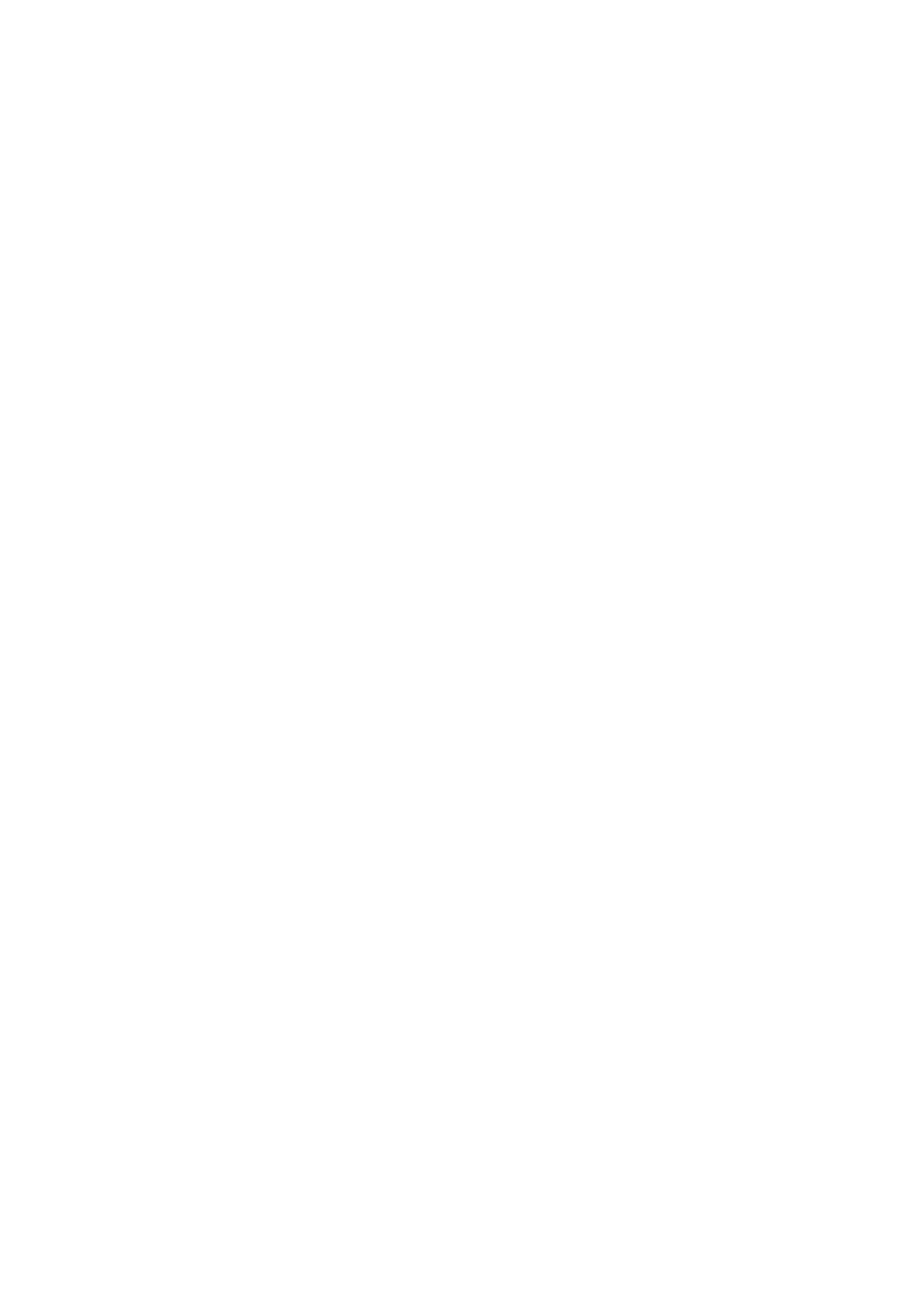## <span id="page-8-0"></span>**1 GENERAL SUBSTANCE INFORMATION**

## **1.1 IDENTIFICATION OF THE SUBSTANCE**

| <b>CAS Number:</b>    | $88-12-0$                                                                                                                                                                                                                                                                                                                  |
|-----------------------|----------------------------------------------------------------------------------------------------------------------------------------------------------------------------------------------------------------------------------------------------------------------------------------------------------------------------|
| <b>EINECS Number:</b> | 201-800-4                                                                                                                                                                                                                                                                                                                  |
| <b>IUPAC Name:</b>    | $1$ -vinyl-2-pyrrolidone (N-VP)                                                                                                                                                                                                                                                                                            |
| Synonyms:             | 1-Ethenylpyrrolidin-2-one; 1-vinyl-2-pyrrolidinone; 2-<br>pyrrolidinone, 1-ethenyl-; 2-pyrrolidinone, 1-vinyl-; N-vinyl-2-<br>pyrrolidinone; N-vinyl-2-pyrrolidone; N-vinylpyrrolidinone; N-<br>vinylpyrrolidone; vinylbutyrolactam; vinylpyrrolidon;<br>vinylpyrrolidone; 1-ethenyl-2-pyrrolidone; vinyl butylolactam; V- |
| Molecular weight:     | pyrol<br>$111.14$ g/mole                                                                                                                                                                                                                                                                                                   |
| Molecular formula:    | $C_6H_9NO$                                                                                                                                                                                                                                                                                                                 |

## **1.2 PHYSICO-CHEMICAL PROPERTIES**

| <b>Property</b>                                      | Value/remark                                                                                                              |
|------------------------------------------------------|---------------------------------------------------------------------------------------------------------------------------|
| Physical state at ntp                                | Colourless to light yellow liquid - darkens in absence of stabilisers                                                     |
| Melting point                                        | 13-14 $\circ$ C                                                                                                           |
| Boiling point                                        | 90-92 °C at 13 hPa                                                                                                        |
| Density                                              | 1.045 g/cm <sup>3</sup> at 20 $\degree$ C                                                                                 |
| Vapour density                                       | 3.8                                                                                                                       |
| Vapour pressure                                      | $0.12$ hPa at 20 $\degree$ C                                                                                              |
| Water solubility                                     | Miscible with water at 20°C                                                                                               |
| Log octanol-water partition<br>coefficient (log Kow) | 0.4 (measured value at 25°C)<br>-0.37 (calculated value)                                                                  |
| Flash point                                          | $95^{\circ}$ C                                                                                                            |
| Auto-flammability                                    | 240°C                                                                                                                     |
| <b>Explosive properties</b>                          | Explosive limits in air: 1.4-10% by volume                                                                                |
| Oxidising properties                                 | Not an oxidising agent                                                                                                    |
| Other hazardous reactions                            | Can polymerise exothermically in the absence of stabilisers, particularly in acid conditions or if<br>shelf life exceeded |

**Table 1.1** Physico-chemical properties

## **1.3 CLASSIFICATION**

The classification and labelling of N-VP as listed in Annex 1 to Directive  $67/548/EEC$  (28<sup>th</sup> ATP, January 2001) is as follows:

Xn; R40 Carcinogen Category 3; R20/21/22-37-41-48/20 S26-36/37/39

There is no classification for effects on the environment.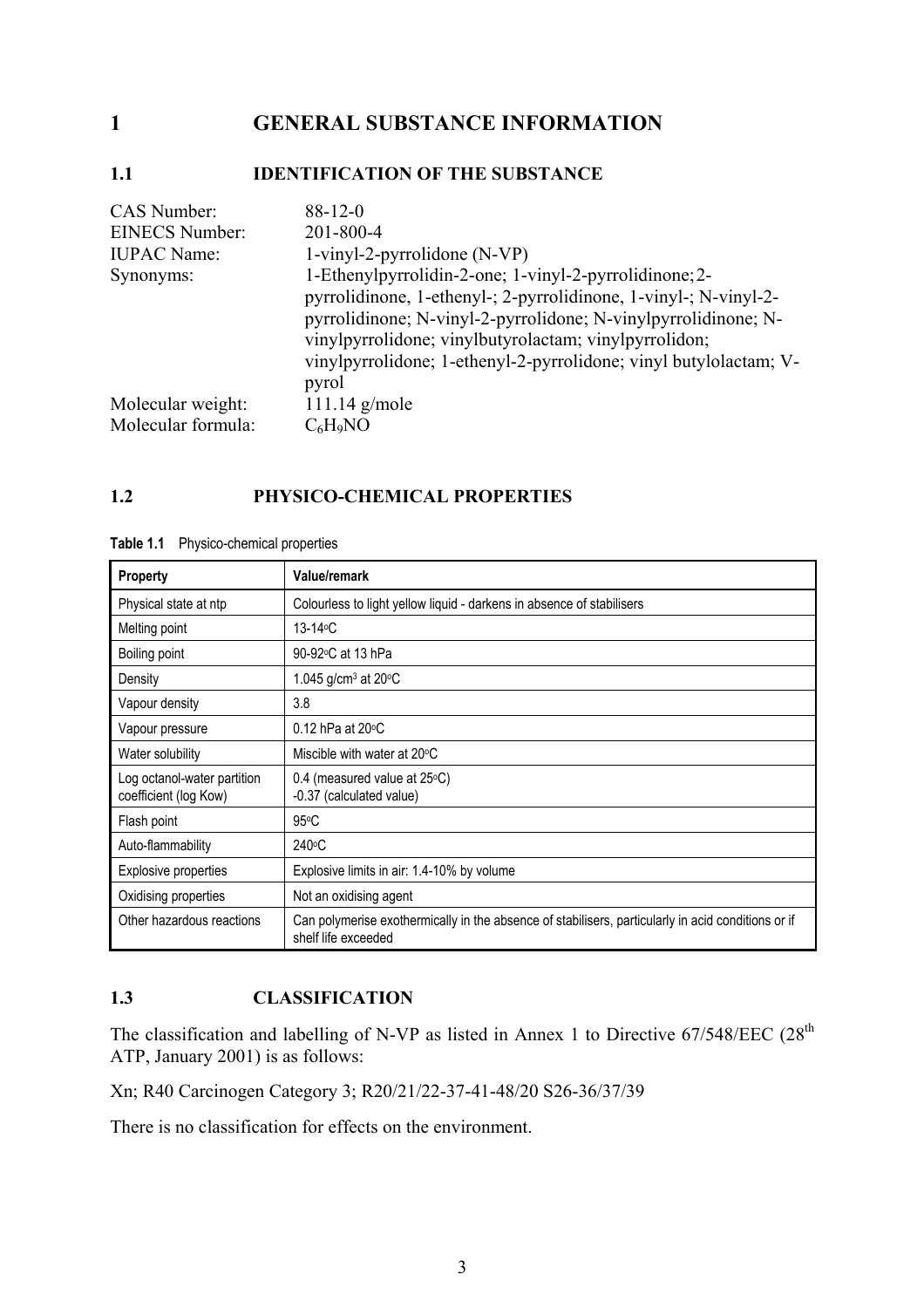## <span id="page-9-0"></span>**2 GENERAL INFORMATION ON EXPOSURE**

There are understood to be only two producers of N-VP worldwide, one in the USA and one in the EU. The annual production volume in 1999 was 10,000-50,000 tonnes. The majority of N-VP that is sold within the EU is used in the production of polyvinyl pyrrolidone (PVP) or copolymers for a wide range of applications. It is also used as a reactive thinner in UV-cured inks and coatings.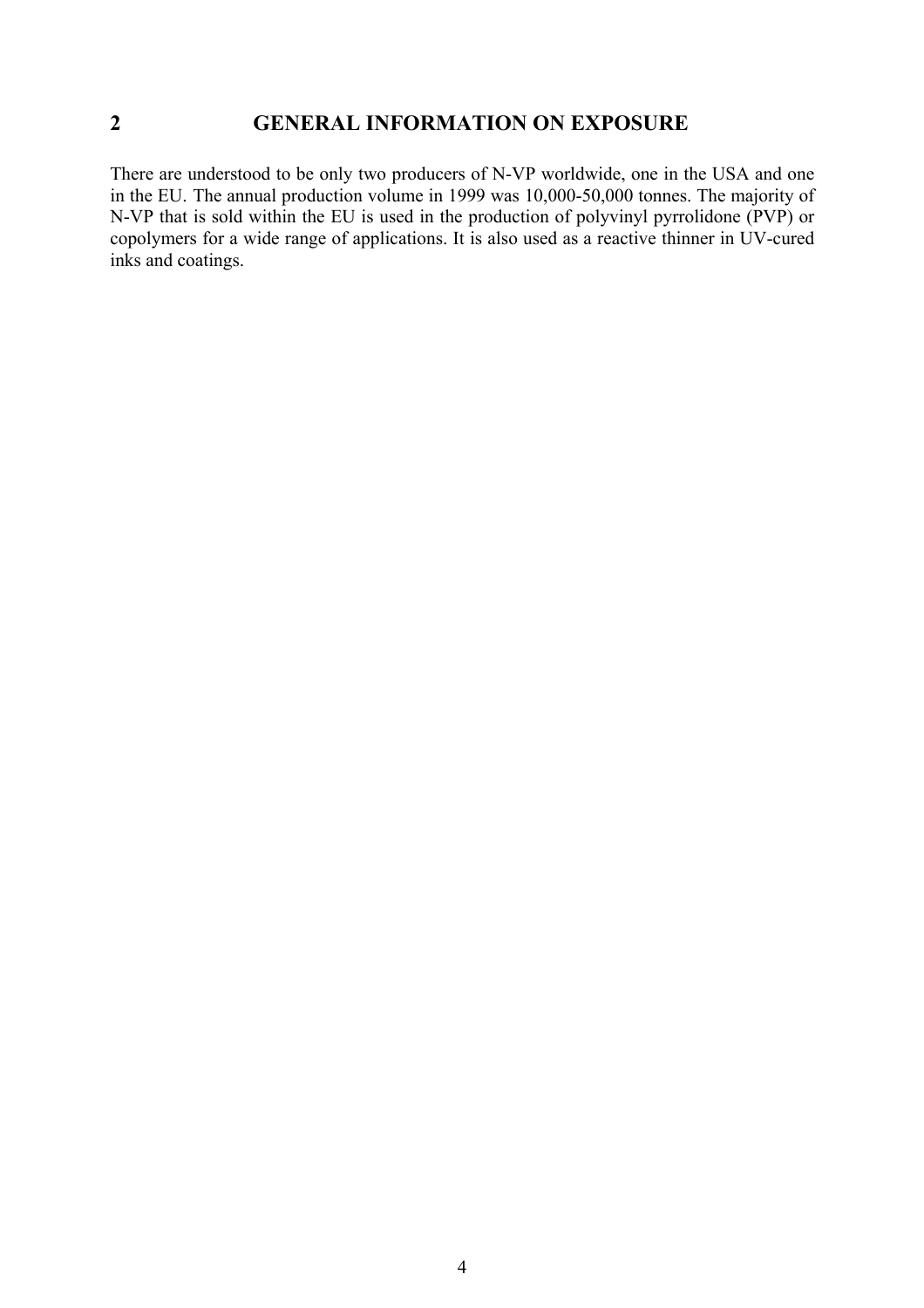## <span id="page-10-0"></span>**3 ENVIRONMENT**

## **3.1 ENVIRONMENTAL EXPOSURE**

The major characteristics of N-VP relevant for the exposure assessment are:

- readily biodegradable,
- an estimated Henry's law constant of  $0.0056$  Pa $\cdot$ m<sup>3</sup> $\cdot$ mole<sup>-1</sup>,
- a low log Kow value of 0.4,
- an estimated atmospheric half-life of 10.4 hours.

The low log Kow value indicates that the substance is not expected to adsorb strongly to soil, sediment or suspended matter, and so the substance is expected to leach from soil. The low log Kow also indicates that the substance is unlikely to bioconcentrate or bioaccumulate in the environment. The substance is expected to volatilise slowly from water, but once in the atmosphere will be quickly degraded.

In wastewater treatment plants it is estimated that 87.2% of any discharge of N-VP will be degraded, with 12.6% remaining in the water discharged from the plant. Minor amounts are predicted to be adsorbed onto sludge (0.16%) and to be directed to air (0.0024%).

## Environmental releases

Site-specific information on releases from production and the main processing sites has been provided. These sites account for >90% of the total use of N-VP. Site-specific information has also been provided for some smaller sites, but this information may not be applicable to all sites using N-VP. For this reason a generic approach, using the default release estimates given in the EU Technical Guidance Document (TGD), has been used for the remaining smaller sites. In addition to these releases, the releases of residual N-VP present in the polymeric products is also accounted for in the assessment.

The methods in the TGD were used to estimate predicted environmental concentrations (PECs) for water, sediment, wastewater treatment plants, air and soil. **Table 3.1** shows the PECs calculated for the various stages of the lifecycle of N-VP. The calculated levels in air are very low for all lifecycle stages and so are not presented here. In addition, the substance has a low bioaccumulation potential and so the assessment for secondary poisoning through the food chain is not necessary. There are no measured data for N-VP and so it is not possible to compare the PECs with concentrations actually found in the environment.

## **3.2 EFFECTS ASSESSMENT**

## Aquatic compartment (incl. Sediment and wastewater treatment plants)

Results of short-term toxicity tests are available for fish, invertebrates and algae. The lowest value from these tests was a 48-hour EC<sub>50</sub> of 45 mg/l for the invertebrate *Daphnia magna*. In accordance with the TGD, an assessment factor of 1,000 is applied to this value to give a predicted no effect concentration (PNEC) of 45 µg/l for the aquatic compartment.

There are no toxicity data for sediment-dwelling organisms and so a provisional PNEC has been calculated using the equilibrium partitioning method described in the TGD. This gives a tentative PNEC of 51.8 µg/kg wet weight for the sediment compartment.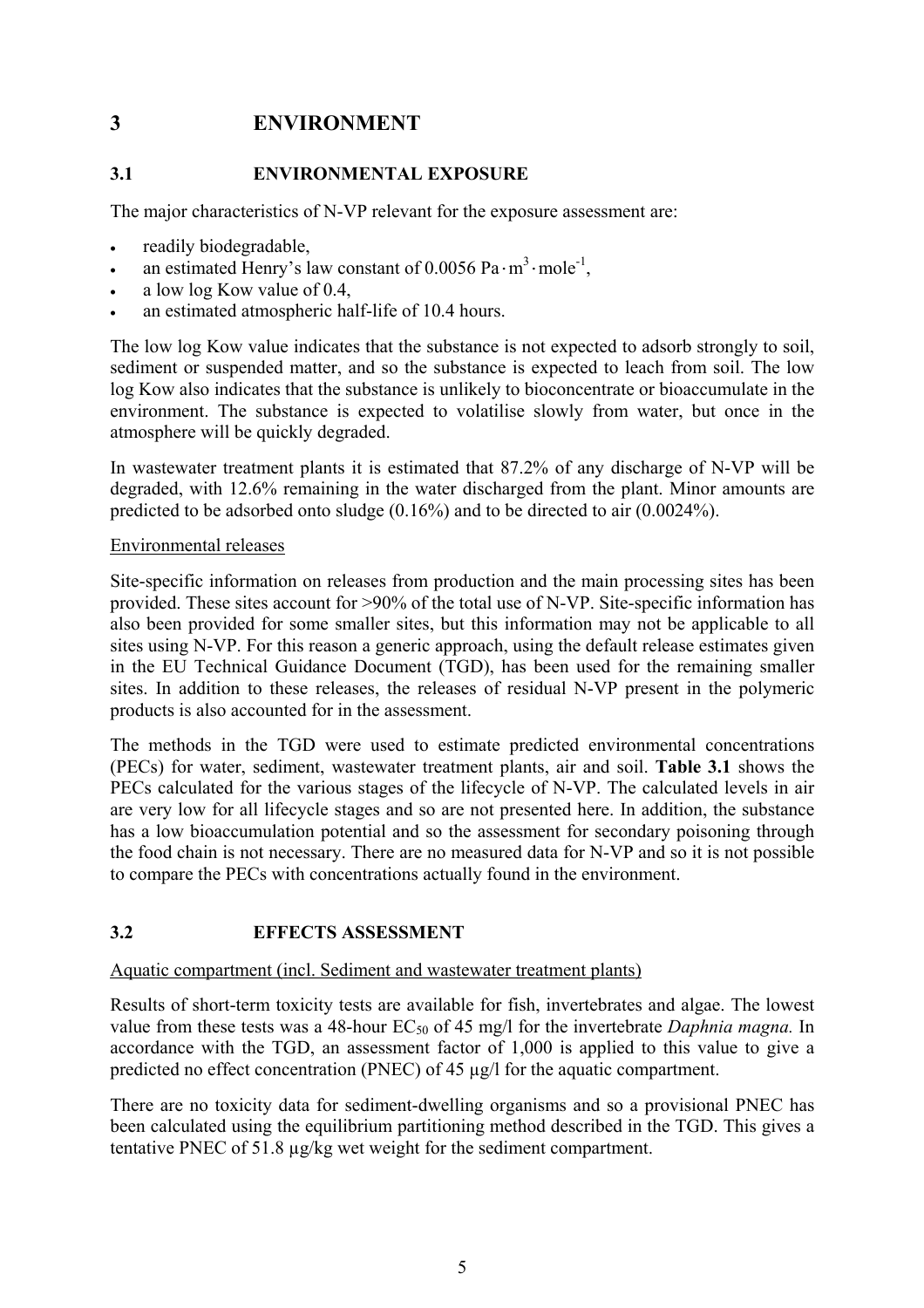<span id="page-11-0"></span>N-VP showed low toxicity to microorganisms. The lowest NOEC reported was >1,995 mg/l for activated sludge respiration inhibition. Applying an assessment factor of 100 to this value gives a PNECmicroorganisms of 19.95 mg/l for use in the assessment of effects on the functioning of wastewater treatment plants.

#### Terrestrial compartment

There are no toxicity studies available on soil-dwelling organisms and so a provisional PNEC for soil of 18.7 µg/kg has been calculated using the equilibrium partitioning method.

#### Atmosphere

No data are available to allow a PNEC to be derived for this compartment. However, atmospheric concentrations of N-VP are likely to be very small, and so adverse effects are unlikely.

#### Secondary poisoning

In line with the methods outlined in the TGD, the substance is of no immediate concern for secondary poisoning and so it is not necessary to derive a PNEC for this endpoint.

## **3.3 RISK CHARACTERISATION**

The realistic worst-case PEC/PNEC ratios are summarised in **Table 3.1**. A ratio greater than 1 indicates a potential concern.

| Media     | Release source                                    | <b>PEC</b>                        | <b>PEC/PNEC</b>     |
|-----------|---------------------------------------------------|-----------------------------------|---------------------|
| Surface   | Production/processing - site-specific information | $0.085$ µg/l                      | 0.0019              |
| Water     | Processing at smaller sites (site-specific)       | $0.040$ µg/l                      | 0.0009              |
|           | Processing at smaller sites (worst case default)  | $0.21 - 44.3$ µg/l                | 0.0047-0.98         |
|           | Ink/varnish formulation                           | 3.20 µg/l                         | 0.071               |
|           | Ink/varnish processing                            | 1.93 µg/l                         | 0.043               |
|           | Regional                                          | 0.0388 µg/l                       | 0.00086             |
| Sediment  | Production/processing - site-specific information | 0.098 µg/kg wet wt.               | 0.0019              |
|           | Processing at smaller sites (site-specific)       | 0.046 µg/kg wet wt.               | 0.0009              |
|           | Processing at smaller sites (worst case default)  | 0.24-50.9 µg/kg wet wt.           | 0.0047-0.98         |
|           | Ink/varnish formulation                           | 3.68 µg/kg wet wt.                | 0.071               |
|           | Ink/varnish processing                            | 2.22 µg/kg wet wt.                | 0.043               |
|           | Regional                                          | $0.035$ µg/kg wet wt.             | 0.00068             |
| Waste     | Production/processing - site-specific information | 1.48 mg/l                         | 0.074               |
| water     | Processing at smaller sites (site-specific)       | $8.8 \cdot 10^{-3}$ µg/l          | $4.4 \cdot 10^{-7}$ |
| treatment | Processing at smaller sites (worst case default)  | 92.3-442 µg/l                     | 0.0046-0.022        |
| plant     | Ink/varnish formulation                           | 31.6 µg/l                         | 0.0016              |
|           | Ink/varnish processing                            | 19.0 µg/l                         | 0.00095             |
| Soil      | Production/processing - site-specific information | $0.13$ µg/kg wet wt.              | 0.007               |
|           | Processing at smaller sites (site-specific)       | $7 \cdot 10^{-3}$ µg/kg wet wt.   | 0.00037             |
|           | Processing at smaller sites (worst case default)  | 3.0-14.3 µg/kg wet wt.            | $0.16 - 0.76$       |
|           | Ink/varnish formulation                           | 1.03 µg/kg wet wt.                | 0.055               |
|           | Ink/varnish processing                            | 0.62 µg/kg wet wt.                | 0.033               |
|           | Regional                                          | $3.1 \cdot 10^{-3}$ µg/kg wet wt. | 0.00017             |

**Table 3.1** Summary of PECs and PEC/PNEC ratios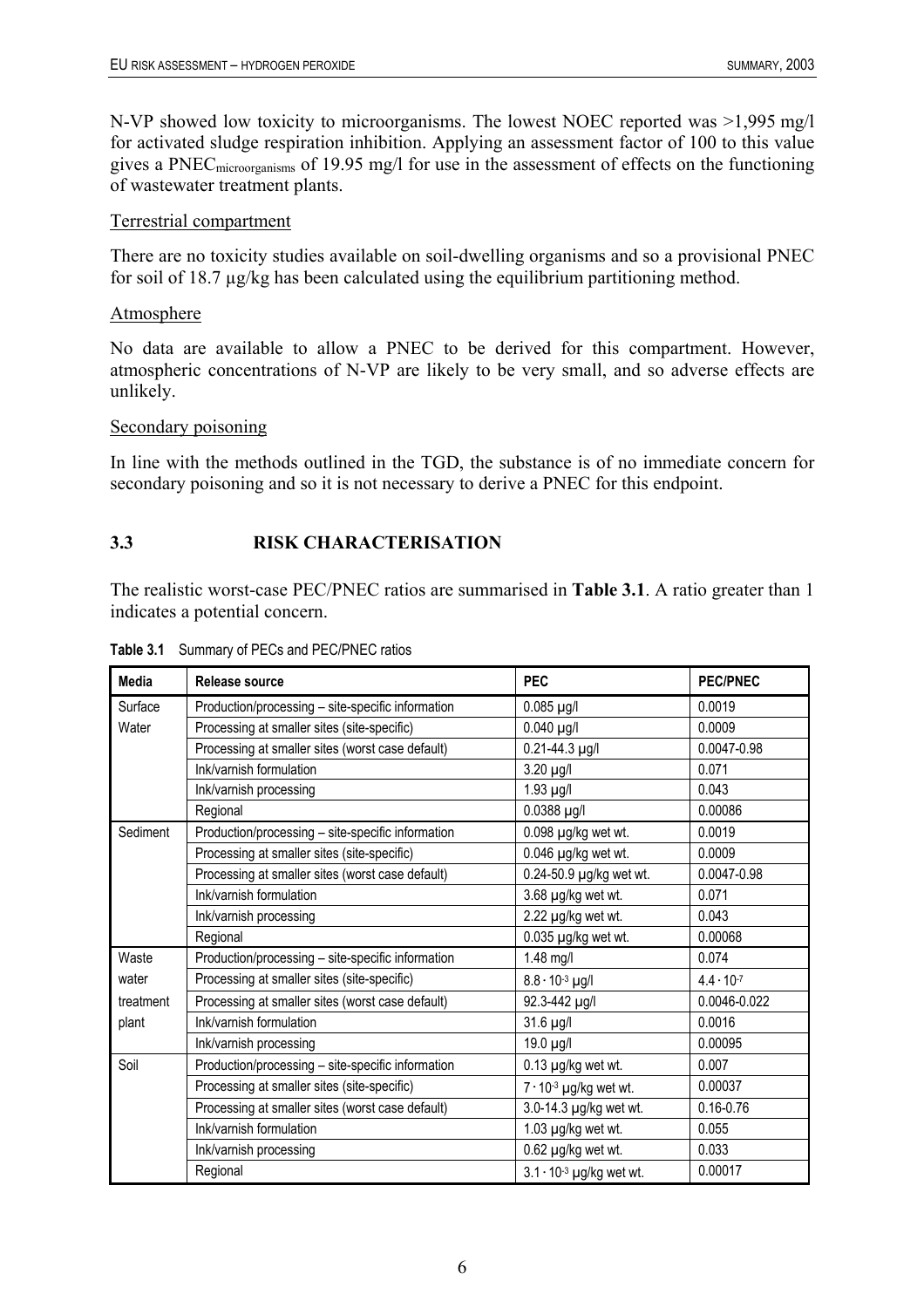## Aquatic compartment (incl. sediment)

The PEC/PNEC ratios for surface water, sediment and sewage treatment are <1 for all scenarios considered, indicating that the risk to the aquatic compartment from the production and use of N-VP, and release of N-VP during use of polymers containing residual monomer, is low: **conclusion (ii)**.

## Terrestrial compartment

The screening assessment for soil gives PEC/PNEC ratios  $\leq 1$  for all scenarios considered, indicating that the risk to the terrestrial compartment from the production and use of N-VP, and release of N-VP during use of polymers containing residual monomer, is low: **conclusion (ii)**.

## Atmosphere

Effects on the atmosphere from production and use of N-VP, and release of N-VP during use of polymers containing residual monomer, are not expected to occur due to the relatively low release and the rapid degradation rate in air: **conclusion (ii)**.

## Secondary poisoning

The log Kow for N-VP is low and there are no other indications of bioaccumulation potential. Therefore no assessment is necessary and it can be concluded that the risk of secondary poisoning from the production and use of N-VP, and release of N-VP during use of polymers containing residual monomer, is low: **conclusion (ii)**.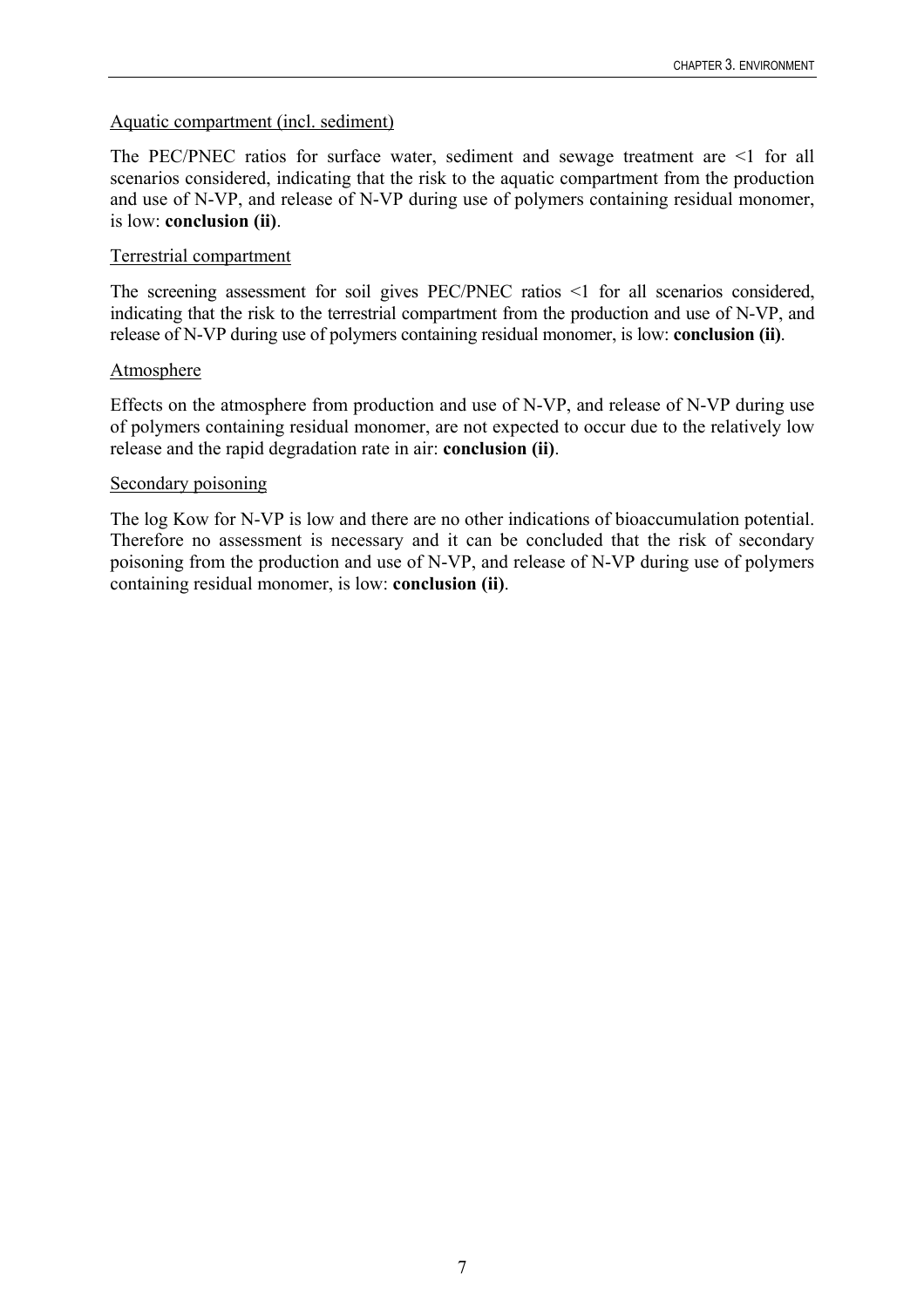## <span id="page-13-0"></span>**4 HUMAN HEALTH**

## **4.1 HUMAN HEALTH (TOXICITY)**

## **4.1.1 Exposure assessment**

#### Occupational exposure

Occupational exposure to N-VP can potentially occur during its manufacture, during production and use of its polymers, during the manufacture and use of UV curing inks and lacquers, and during the manufacture of contact lenses.

For monomer and polymer manufacture, most exposures are less than 0.1 ppm (8-hour TWA); this value is taken as the reasonable worst-case exposure. The highest dermal exposures are likely to occur during filter changing, with an estimated reasonable worst-case value of 1 mg $\cdot$  cm<sup>-2</sup> $\cdot$  day<sup>-1</sup>.

Exposure during the manufacture of UV curing inks and lacquers may be up to 5 ppm (8-hour TWA), with dermal exposure predicted to be in the range 0.1-1 mg $\cdot$ cm<sup>-2</sup> $\cdot$ day<sup>-1</sup>, although most exposures are likely to be at the bottom of this range.

Occupational exposures of up to 14 ppm (8-hour TWA) are predicted for UV screen printers operating without LEV and manually printing. Dermal exposure for this scenario is estimated to be up to  $0.7 \text{ mg} \cdot \text{cm}^{-2} \cdot \text{day}^{-1}$ .

For users of UV lacquers and for manufacturers of contact lenses, 8-hour TWA exposures are estimated to be 0.045 ppm and 0.25 ppm, respectively. Dermal exposure is estimated to be up to 0.09 mg·cm<sup>-2</sup>·day<sup>-1</sup> for the use of UV lacquers and up to 0.05 mg·cm<sup>-2</sup>·day<sup>-1</sup> for the manufacture of contact lenses.

Exposure to residual N-VP monomer during the use of polymers is negligible.

## Consumer exposure

N-VP monomer is not used directly in consumer products but may be present in trace amounts as a residue in products containing PVP. Consumer use of these products may result in exposure to residual monomer.

The maximum daily exposure to N-VP monomer in pharmaceutical products is estimated to be 10 µg. For N-VP present in cosmetics and toiletries, maximum daily exposure is estimated to be less than  $9 \mu$ g, and for wearers of contact lenses, maximum daily exposure is 13  $\mu$ g. PVP may also be used in certain types of washing powders, the use of which could lead to an exposure of up to 8 µg, as a very worst-case prediction. Exposure arising from the use of PVP in denture fixative is estimated to be up to 6 µg daily.

It is possible that a consumer could receive daily exposure to N-VP from each of these individual sources, resulting in a total combined daily exposure of 46 µg.

## Humans exposed via the environment

The highest total daily intake of N-VP via the environment arises from N-VP production and processing and is estimated to be  $4.28 \cdot 10^{-3}$  mg $\cdot$ kg<sup>-1</sup> $\cdot$ day<sup>-1</sup>. Exposures at a regional level result in an intake of  $1.5 \cdot 10^{-6}$  mg $\cdot$ kg<sup>-1</sup>. day<sup>-1</sup>. Considering exposures via the inhalation route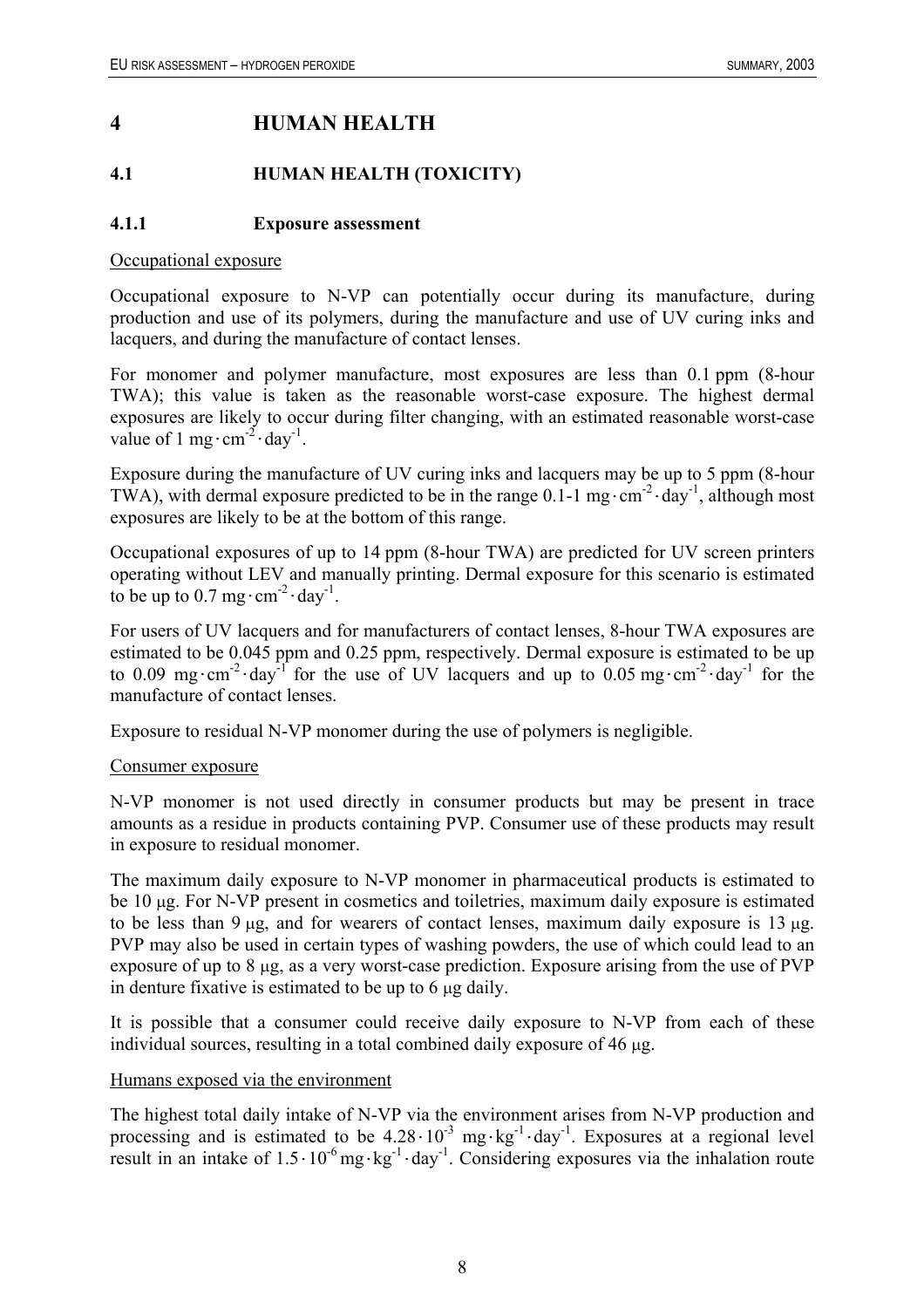<span id="page-14-0"></span>alone, the highest daily inhalation exposure is 0.13  $\mu$ g·kg<sup>-1</sup>·day<sup>-1</sup> (from N-VP production), and  $7.5 \cdot 10^{-9}$  mg $\cdot$ kg<sup>-1</sup> $\cdot$ day<sup>-1</sup> for exposures at a regional level.

## **4.1.2 Effects assessment**

No useful human data are available relating to the effects of exposure to N-VP and therefore the available information is based on studies in animals. N-VP is rapidly and extensively absorbed by the oral and inhalation routes and the physicochemical characteristics suggest that it will also readily cross the skin. In rats the half-life of N-VP in plasma is around 3 hours, but in the dog it is only 20-40 minutes. The reason for this species difference is unclear. N-VP is extensively metabolised to form highly polar compounds, which are rapidly eliminated (within 24 hours), predominantly in the urine. However, the two major urinary metabolites of N-VP have not been characterised. Other routes of elimination include the faeces (via the bile), and as  $CO<sub>2</sub>$  in exhaled air, accounting for around 5-8% and 3% of the administered dose respectively. N-VP and its metabolites do not bind to plasma proteins nor to DNA to any great extent.

N-VP is moderately toxic following single exposure by all three exposure routes. The liver and kidneys have been identified as target organs by all three routes of exposure. Irritation of the mucous membranes lining the gastrointestinal or respiratory tracts commonly occurs following single oral or inhalation exposure. N-VP is not a skin irritant. However, liquid N-VP is severely irritating to the eye. No evidence was found in repeated inhalation studies that N-VP vapour causes eye irritation, although the highest dose level at which effects on the eye were specifically investigated in repeated inhalation studies was only 20 ppm. It is predicted that N-VP has the potential to cause respiratory tract irritation. Based on observations from inhalation toxicity studies, the NOAEL for sensory irritation may lie around 15 ppm. N-VP is not a skin sensitiser, and is not predicted to cause respiratory tract sensitisation, at least not by an immunological mechanism.

Repeated inhalation of N-VP by rats and mice resulted in dysproteinaemia, haematological changes suggestive of anaemia and pathological changes in the liver, nasal cavity and larynx. A NOAEL for lifetime exposure cannot be identified; a LOAEL of 5 ppm, identified from a 3-month study is used for risk characterisation. Signs of toxicity in rats at this exposure level included nasal cavity irritation and slight dysproteinaemia. Although no histopathological changes were found in the livers of rats exposed to 5 ppm N-VP for 3 months, liver toxicity became more marked when rats inhaled 5 ppm for longer durations. Inhalation of concentrations of 15 ppm  $(69 \text{ mg.m}^3)$  N-VP vapour or more resulted in liver toxicity and nasal cavity irritation within 1 week and mortality occurred at concentrations of 45 ppm  $(207 \text{ mg} \cdot \text{m}^{-3})$  in mice and 120 ppm  $(553 \text{ mg} \cdot \text{m}^{-3})$  in rats.

In contrast, when N-VP is given by gavage to rats, the dose levels required to induce histopathological changes in the liver are considerably greater than those required by inhalation; the respiratory tract is not a target tissue with oral dosing. One explanation for the much lower toxicity of N-VP by the oral route is that the substance undergoes hydrolysis in the acidic environment of the stomach prior to absorption. A NOAEL of 3.6 mg $\cdot$ kg<sup>-1</sup> $\cdot$ day<sup>-1</sup> has been identified in a drinking water study. However, gavage doses of up to  $60 \text{ mg} \cdot \text{kg}^{-1} \cdot \text{day}^{-1}$  produced no clear pathological changes in the liver and only slight changes in a few biochemical and haematological parameters. There are no data relating to the effects of repeated dermal exposure to N-VP.

N-VP has yielded consistently negative results in genotoxicity tests in a wide variety of *in vitro* systems, and one well conducted *in vivo* test. On this basis, it can be concluded that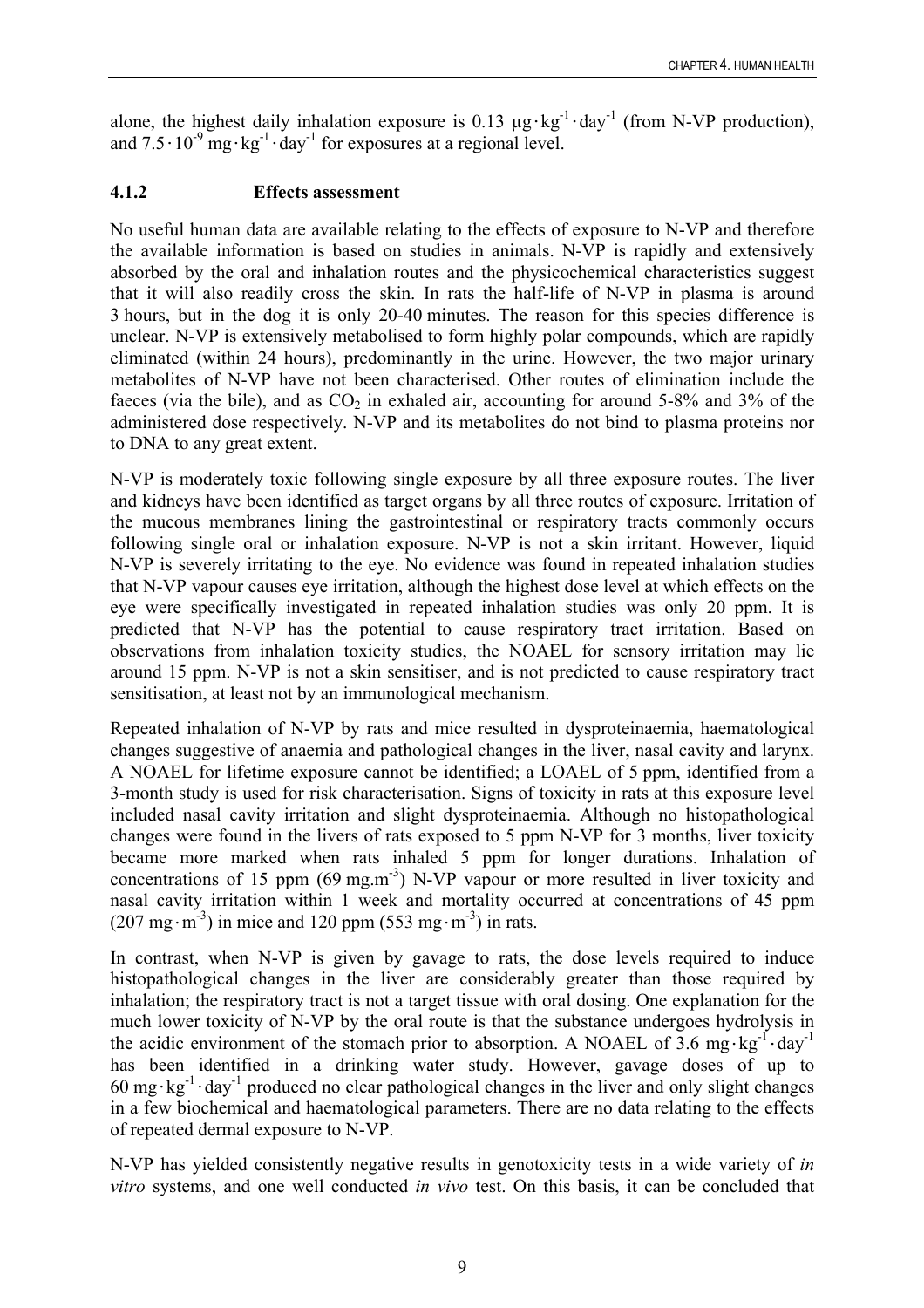<span id="page-15-0"></span>N-VP is not genotoxic. N-VP vapour is clearly carcinogenic in rats, causing tumours in the liver, nasal cavity and larynx. Irreversible changes can be produced in the liver of rats after only 3 months exposure to N-VP, resulting in liver tumour development at the end of two years even in the absence of further N-VP exposure. This observation suggests that the liver tumours, and possibly also the nasal and laryngeal tumours, arise by a process involving more than simply chronic tissue damage/inflammation. However, it is unclear what toxicological process(es) underlie(s) the formation of N-VP vapour-induced tumours. It is also unclear where a no-effect level lies for the potential carcinogenicity of inhaled N-VP in rats. Given the uncertainty about the mechanism underlying the development of N-VP vapour-induced tumours, in the absence of evidence to the contrary, it must be assumed that these tumours are of relevance for human health. The carcinogenicity of N-VP by the oral and dermal routes has not been studied.

The potential for adverse effects on fertility has not been specifically investigated in experimental animals. However, there were no indications from repeated dosing studies for an adverse effect on the reproductive organs and thus no evidence to suggest that N-VP is likely to have an adverse effect on fertility.

A developmental toxicity study has been conducted in the rat by the inhalation route. There was no evidence that N-VP induced specific malformations or was foetotoxic at concentrations that were not also maternally toxic. A NOAEL of 1 ppm was indicated for maternal toxicity, with a NOAEL of 5 ppm for effects on the foetus. In addition, there was some evidence that pregnant rats may be more susceptible to the toxicity of N-VP than non-pregnant rats.

## **4.1.3 Risk characterisation**

## Workers

In all occupational situations involving the manufacture or use of N-VP, (other than those situations in which exposure may be only to residual levels of N-VP monomer in polymers) the predicted levels of exposure are close to concentrations at which tumours have occurred in rats. In the absence of evidence to the contrary it must be assumed that these tumours are of relevance to humans, hence these levels of occupational exposure give cause for concern: **conclusion (iii).** There are also concerns for single exposure toxicity and for respiratory tract irritation in scenarios where there is the potential for high peak exposures, namely manufacture of N-VP and its polymers, manufacture of UV curing inks and lacquers and use of UV curing inks: **conclusion (iii).** It is also recommended that steps should be taken to prevent eye contact with liquid N-VP in any situation where this may occur.

There are no concerns for skin irritancy, skin sensitisation, asthmagenicity, mutagenicity and effects on fertility: **conclusion (ii)**.

## Consumers

Exposure to N-VP via PVP (polymers) is very low, and none of the exposure scenarios give rise to concern for consumers, for any endpoint: **conclusion (ii)**.

## Humans exposed via the environment

For both local and regional sources, exposure to N-VP does not give cause for concern for any of the identified human health effects: **conclusion (ii)**.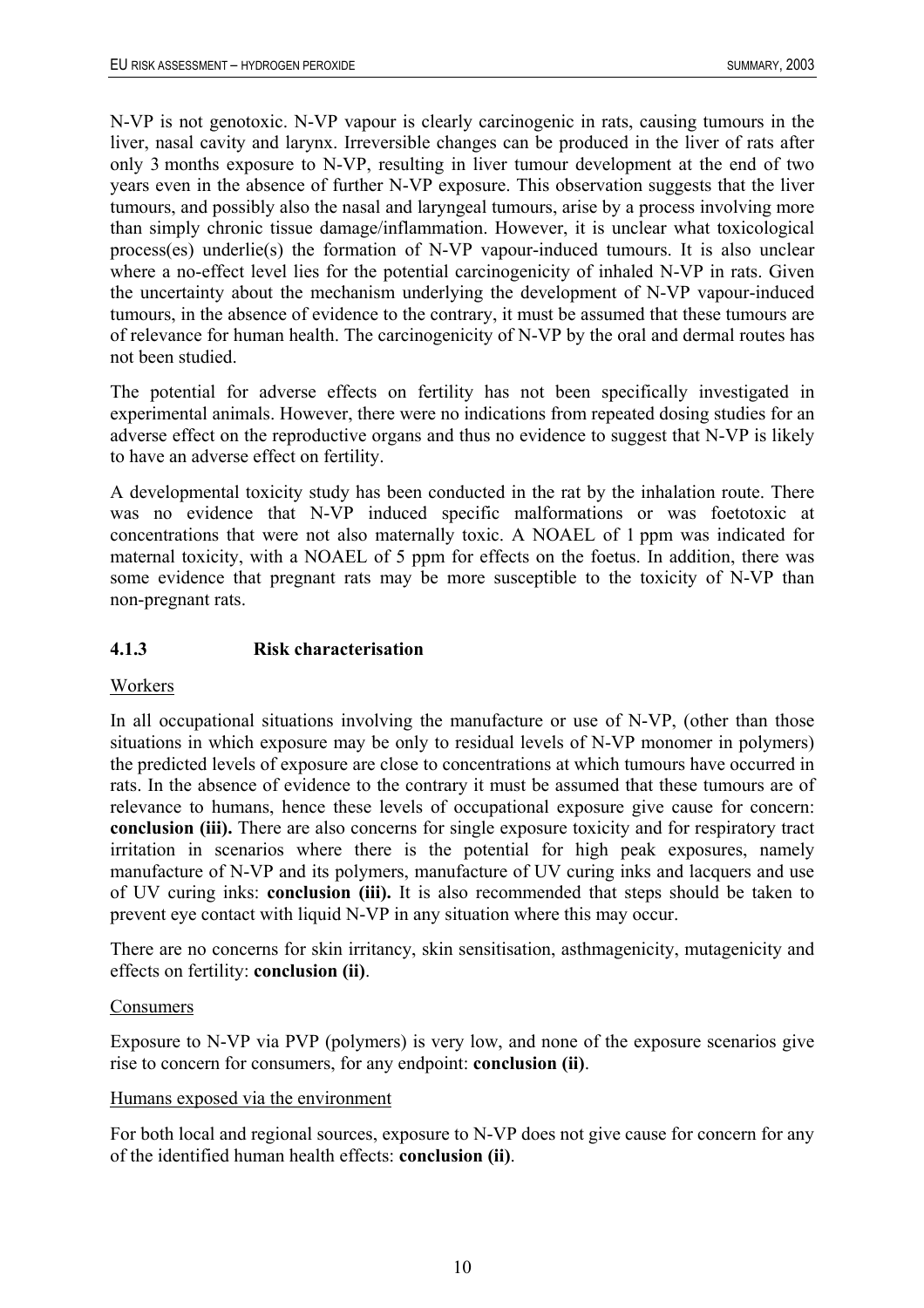## <span id="page-16-0"></span>Combined exposure

It is possible for an individual to receive exposure to N-VP at work, from consumer products and indirectly via the environment. However, the levels of N-VP in consumer products and the levels that would be received indirectly from the environment are so low that they will not add significantly to the body burden received at work. Therefore the conclusions reached for workers apply to combined exposure.

## **4.2 HUMAN HEALTH (PHYSICO-CHEMICAL PROPERTIES)**

There is no cause for concern identified from any of the exposures with relation to physicochemical properties: **conclusion (ii)**.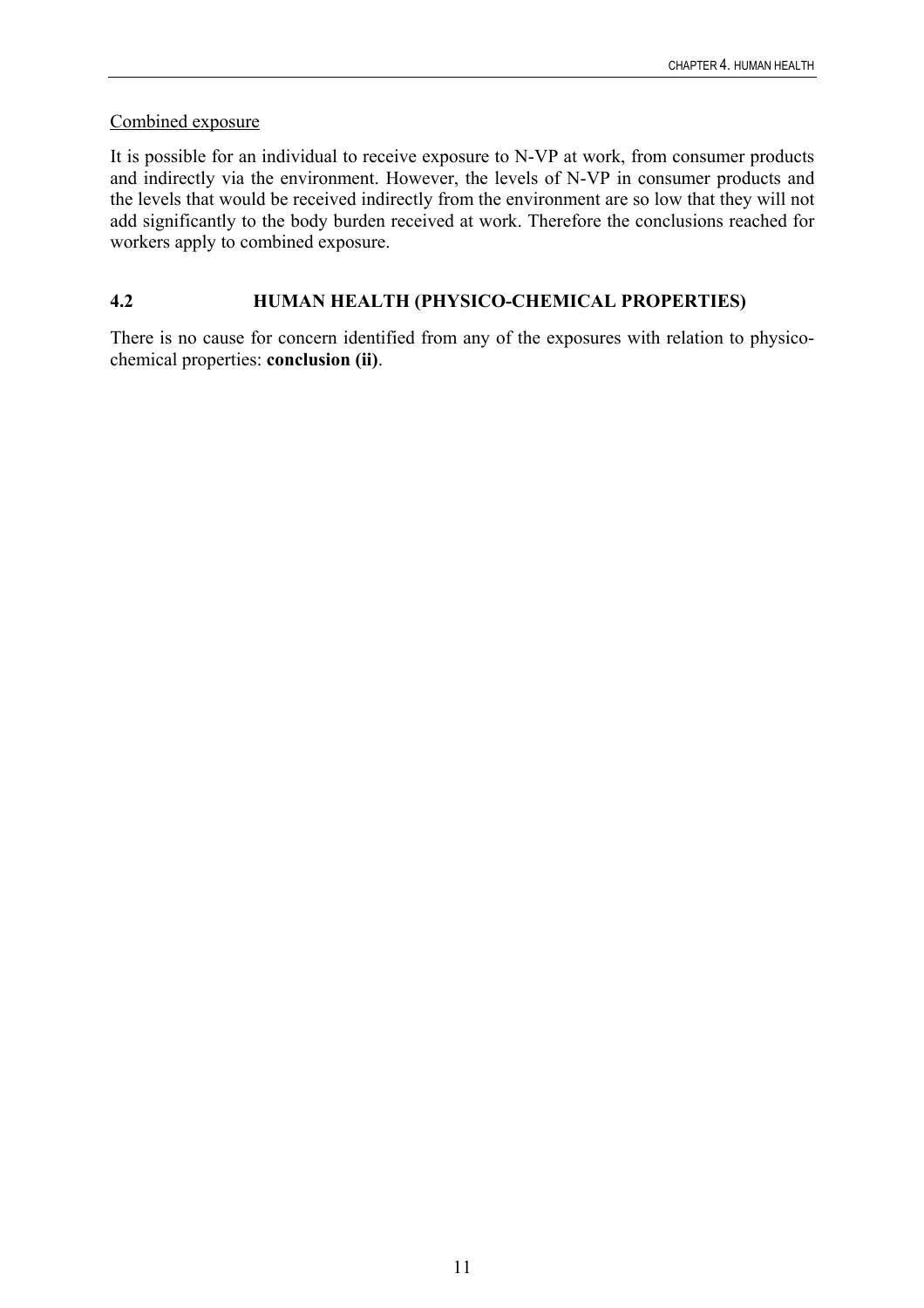## <span id="page-17-0"></span>**5 RESULTS**

## **5.1 ENVIRONMENT**

**Conclusion (ii)** There is at present no need for further information and/or testing and for risk reduction measures beyond those which are being applied already.

The production and use of N-VP, and the release of N-VP during use of polymers that contain residual N-VP monomer is not thought to present a risk to the environment. This conclusion is based on site-specific information for the main production and use sites, and generic "worstcase" scenarios to cover the other sites of use.

## **5.2 HUMAN HEALTH**

## **5.2.1 Human health (toxicity)**

The key health effects of concern are single exposure toxicity, eye and respiratory tract irritation, repeated dose toxicity and carcinogenicity.

Although the effects of exposure to N-VP have been extensively studied in experimental animals, there remains considerable uncertainty about the mechanisms underlying the development of tumours in rats inhaling N-VP. Consequently, although it is thought that a non-genotoxic mechanism underlies the development of these tumours it has not been possible to make any statements as to where the NOAEL might lie for carcinogenicity in rodents. In the absence of any evidence to the contrary it must be assumed that these tumours are of relevance to humans.

## Workers

Concerns for single exposure toxicity and respiratory tract irritation arise in those scenarios where there is the potential for high peak exposures, namely manufacture of N-VP and its polymers, manufacture of UV curing inks and lacquers and use of UV curing inks. In relation to repeated dose toxicity and carcinogenicity, there are concerns for the manufacture of N-VP and its polymers, the use of N-VP in the manufacture of UV curing inks and lacquers, the use of UV curing inks and lacquers containing N-VP, and the use of N-VP in the manufacture of contact lenses. It is also recommended that steps should be taken to prevent eye contact with liquid N-VP in any situation where this may occur.

No concerns were identified for workers whose only form of exposure to N-VP was as a residue in N-VP based polymers, owing to the very low level of N-VP to which these workers would be exposed.

**Conclusion (iii)** There is a need for limiting the risks; risk reduction measures which are already being applied shall be taken into account.

This conclusion applies to workers exposed to N-VP during its manufacture, during its use in the production of polymers, during manufacture of UV curing inks and lacquers and during use of UV curing inks, because of concerns for single exposure toxicity, respiratory tract irritation, repeated dose toxicity and carcinogenicity. In addition, it applies to the use of UV curing lacquers containing N-VP, and the use of N-VP in the manufacture of contact lenses because of concerns for repeated dose toxicity and carcinogenicity.